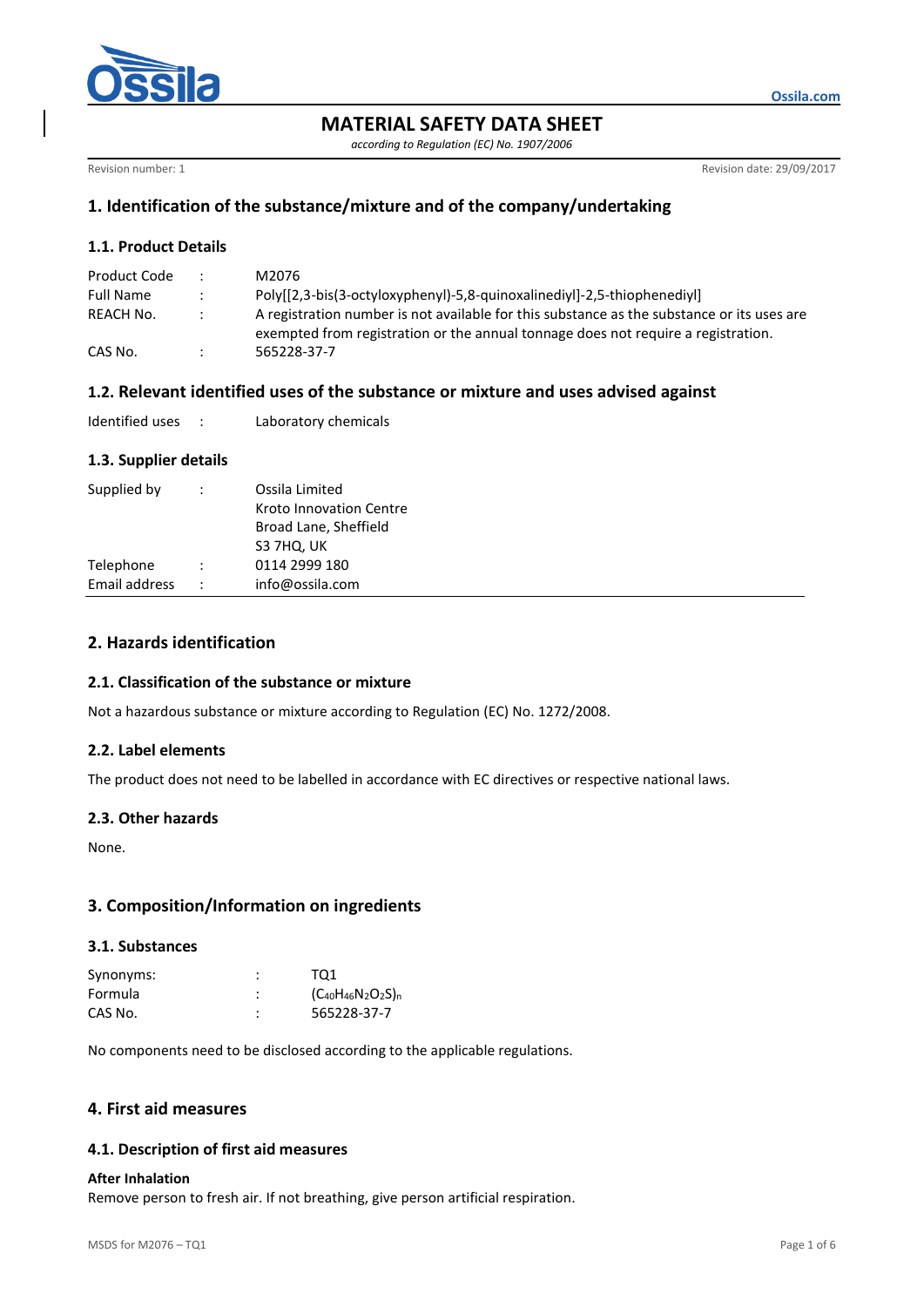#### **After skin contact** Wash with soap and water.

**After eye contact** Flush with copious amounts of water as a precaution.

**After Ingestion** Rinse out mouth with water.

# **4.2. Most important symptoms and effects, both acute and delayed**

The most important known symptoms and effects are described in section 11.

## **4.3. Indication of any immediate medical attention and special treatment needed**

No data available.

# **5. Fire fighting**

### **5.1. Extinguishing media**

**Suitable extinguishing media**: Dry chemical, alcohol-resistant foam, carbon dioxide or water spray. Consult with local fire authorities before attempting large scale fire-fighting operations.

### **5.2. Special hazards arising from the substance of mixture**

**Hazardous combustion products:** Carbon oxides, nitrogen oxides, sulfur oxides.

### **5.3. Advice for firefighters**

Wear a self-contained breathing apparatus if necessary. During a fire, irritating and highly toxic gases and vapours may be generated by thermal decomposition.

## **6. Accidental release measures**

### **6.1. Personal precautions, protective equipment and emergency procedures**

Wear personal protective equipment (section 8). Avoid dust formation. Ensure room is well ventilated.

### **6.2. Environmental precautions**

Do not let product enter drains.

### **6.3. Containment and cleaning**

Contain and clean up spill if safe to do so using an electrically protected vacuum cleaner or by wet-brushing. Dispose of dry waste in closed container for proper disposal according to local regulations.

# **7. Handling and storage**

### **7.1. Precautions for safe handling**

Avoid formation of dust and aerosols. Provide exhaust ventilation in places where dust is formed.

### **7.2. Conditions for safe storage, including any incompatibilities**

Store in a cool, dry and well-ventilated place inside of a tightly sealed container. Reseal containers that have been opened and keep upright to prevent leakage.

**Quality-related information:** Product is light sensitive. Store in the dark.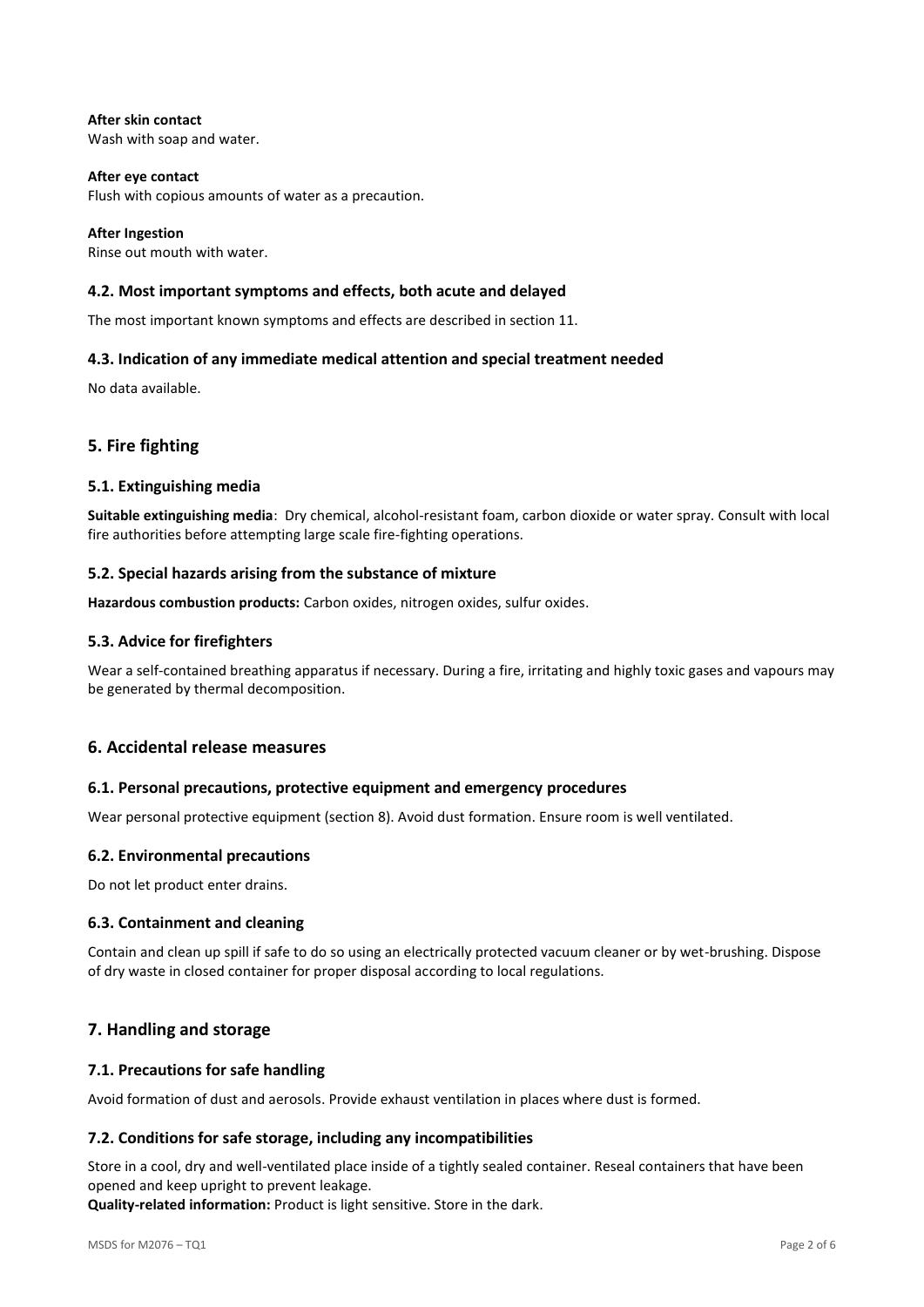## **7.3. Specific end uses**

Use in laboratories.

# **8. Exposure controls / Personal protection**

### **8.1. Control parameters**

### **Components with workplace control parameters**

Contains no substances with occupational exposure limit values.

## **Biological occupational exposure limits**

This product does not contain any hazardous materials with biological limits.

### **8.2. Exposure controls**

### **Engineering measures**

Handle in accordance with good industrial engineering/laboratory practices for hygiene and safety. Ensure eyewash stations and safety showers are close to the laboratory workstation. Ensure good general ventilation is present when handling the product.

### **Personal protective equipment**

**Eyes:** Wear safety glasses with side-shields conforming to appropriate government standards such as NOISH (US) or EN166 (EU).

**Skin**: Handle with appropriate gloves and use proper glove removal technique to avoid skin contact. Dispose of gloves in accordance with applicable laws. Wash and dry hands.

The selected protective gloves must satisfy the specifications of EU Directive 89/686/EEC and the standard EN 374 derived from it.

**Clothing:** Wear complete suit protecting against chemicals; the type of equipment should be appropriate for the concentration and amount of dangerous substance used.

**Respirators:** Where protection from nuisance dusts is needed, use type N95 (US) or type P1 (EN 143) dust masks or those approved under appropriate government standards such as NIOSH (US) or CEN (EU).

### **General hygiene measures**

Wash thoroughly after handling. Wash contaminated clothing before reuse.

## **9. Physical and chemical properties**

### **9.1. Information on basic physical and chemical properties**

| Appearance              | $\cdot$              | Dark blue powder/flakes        |
|-------------------------|----------------------|--------------------------------|
| Odour                   |                      | No data available              |
| Odour threshold         |                      | No data available              |
| рH                      |                      | No data available              |
| Melting/freezing point  |                      | No data available              |
| Boiling point/range     | $\ddot{\phantom{a}}$ | No data available              |
| Flash point             |                      | No data available              |
| Evaporation rate        |                      | No data available              |
| Flammability            | ٠                    | No data available              |
| <b>Explosive limits</b> |                      | No data available              |
| Vapour pressure         |                      | No data available              |
| Vapour density          | ٠                    | No data available              |
| Relative density        |                      | No data available              |
| Solubility(ies)         |                      | Chlorobenzene, dichlorobenzene |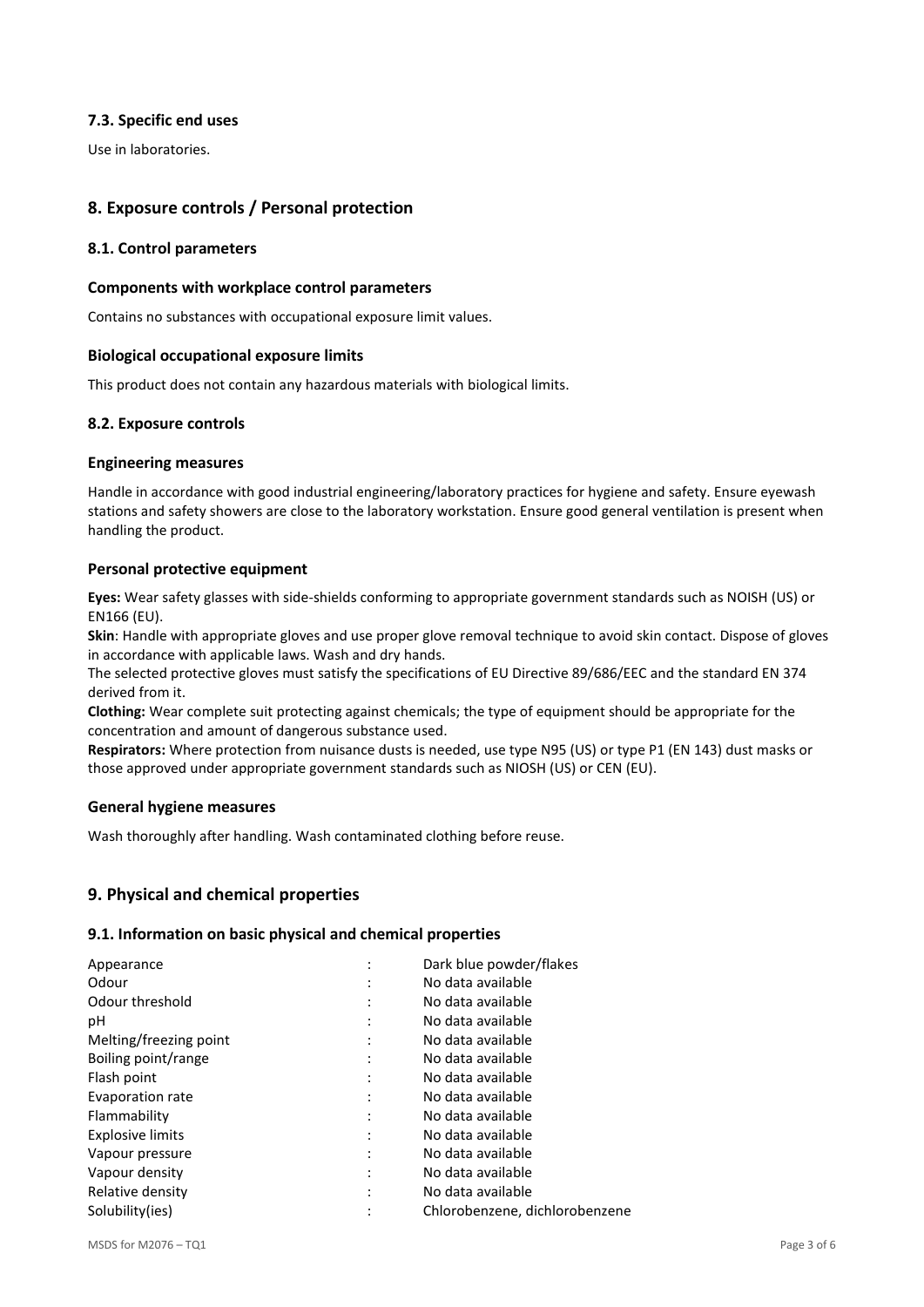| Partition coefficient: n-octanol/water | $\ddot{\cdot}$ | No data available |
|----------------------------------------|----------------|-------------------|
| Autoignition temperature               |                | No data available |
| Decomposition temperature              |                | No data available |
| Viscosity                              |                | No data available |
| Explosive properties                   | ÷              | No data available |
| Oxidising properties                   |                | No data available |

### **9.2. Other safety information**

No data available.

## **10. Stability and reactivity**

### **10.1 Reactivity**

No data available.

#### **10.2. Chemical stability**

Stable under normal temperatures and pressures under recommended storage conditions.

#### **10.3. Possibility of hazardous reactions**

No data available.

### **10.4. Conditions to avoid**

No data available.

#### **10.5. Incompatible materials**

Strong oxidising agents.

#### **10.6. Hazardous decomposition products**

No known hazardous decomposition products.

### **11. Toxicological information**

#### **11.1. Information on toxicological effects**

**Acute toxicity** No data available. **Skin corrosion/irritation** No data available. **Serious eye damage/eye irritation** No data available. **Respiratory or skin sensitization** No data available. **Germ cell mutagenicity** No data available. **Carcinogenicity** No data available. **Reproductive toxicity** No data available. **Specific target organ toxicity - single exposure** No data available. **Specific target organ toxicity - repeated exposure** No data available.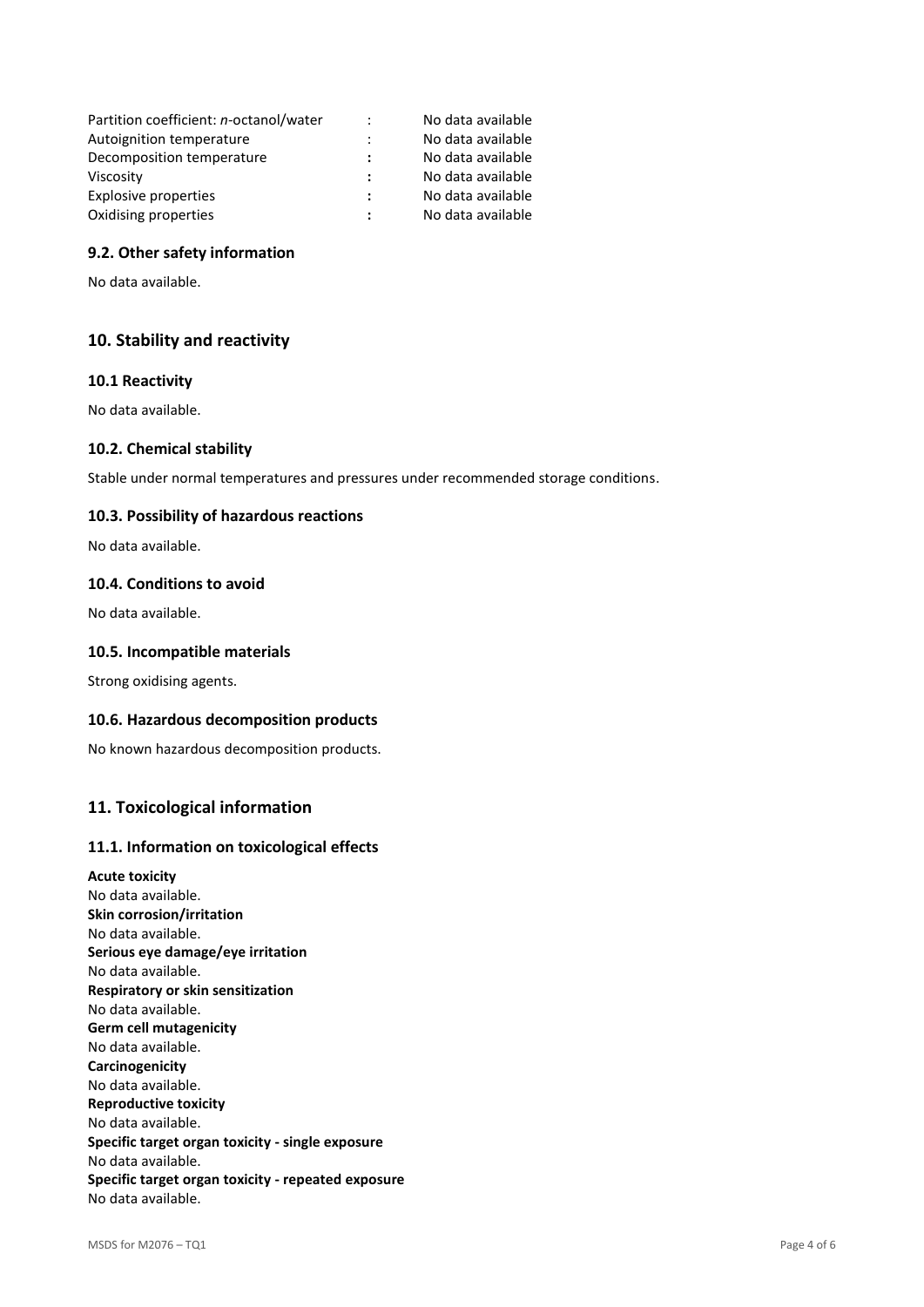**Aspiration hazard** No data available. **Routes of exposure** Eye contact, ingestion, inhalation, skin contact. **Signs and Symptoms of Exposure** No data available.

To the best of our knowledge, the chemical, physical, and toxicological properties have not been thoroughly investigated.

# **12. Ecological information**

### **12.1. Toxicity**

No data available.

### **12.2. Persistence and degradability**

No data available.

### **12.3. Bioaccumulative potential**

No data available.

### **12.4. Mobility in soil**

No data available.

### **12.5. Results of PBT and vPvB assessment**

PBT/vPvB assessment not available as chemical safety assessment not required/not conducted.

### **12.6. Other adverse effects**

No data available.

# **13. Disposal**

### **13.1. Waste treatment methods**

#### **Product**

Burn in a chemical incinerator equipped with an afterburner and scrubber. Observe all federal, state and local environmental regulations and directives on waste and hazardous waste. Offer surplus material to a licensed professional waste disposal professional.

#### **Contaminated packaging**

Dispose of as unused product.

## **14. Transport**

Non-hazardous for road, air and sea transport.

**IATA:** Not regulated as a hazardous material. **IMO:** Not regulated as a hazardous material. **RID/ADR:** Not regulated as a hazardous material.